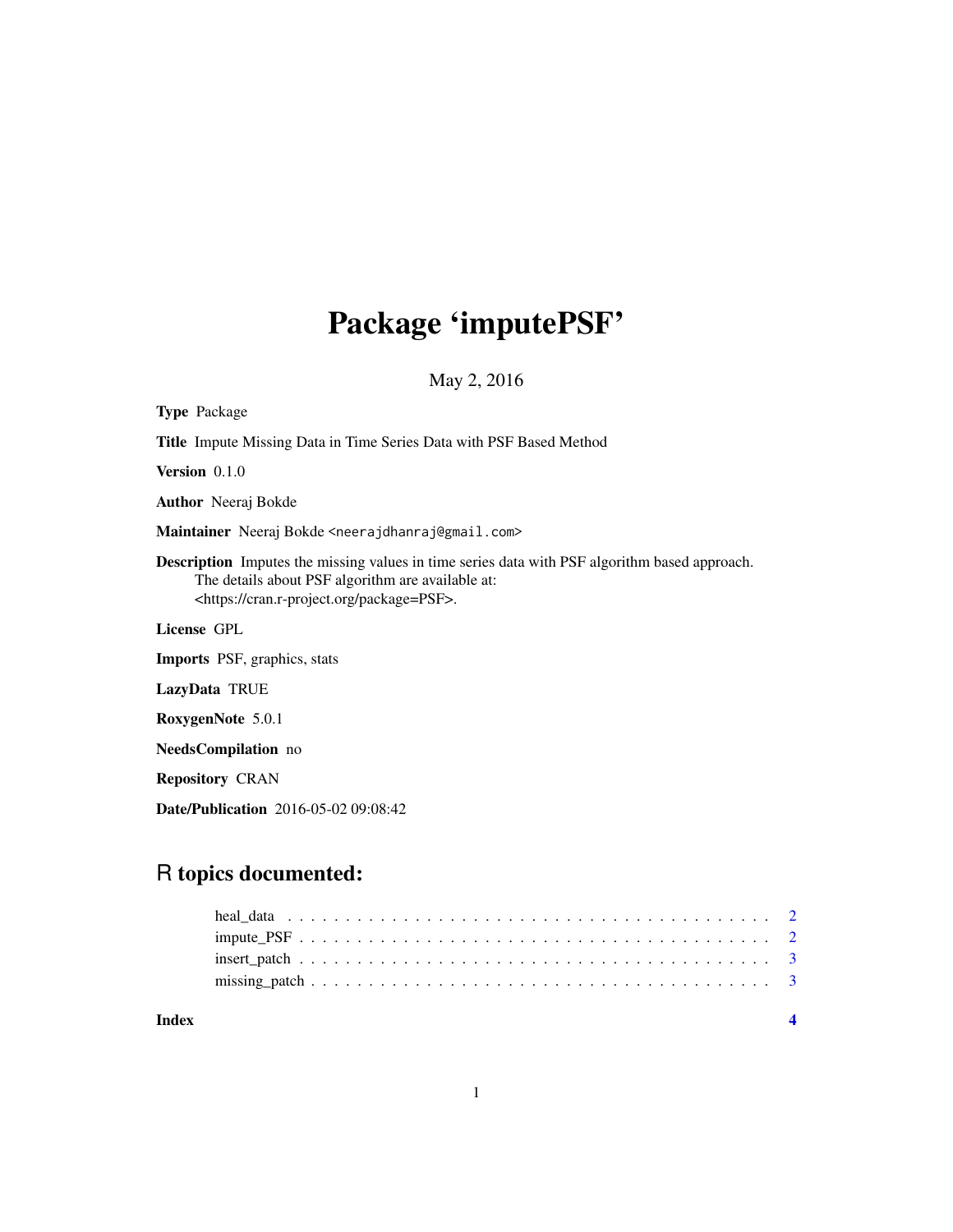<span id="page-1-0"></span>

#### Description

Function to impute the missing values in time series data

#### Usage

```
heal_data(dataIn, patch)
```
#### Arguments

| dataIn | as input time series data with missing values (NAs)                 |
|--------|---------------------------------------------------------------------|
| patch  | as missing data patches as returned with "missing_patch()" function |

#### Value

returns imputed data

| impute_PSF | Function to find missing values in time series data and to impute these |
|------------|-------------------------------------------------------------------------|
|            | <i>missing values</i>                                                   |

#### Description

Function to find missing values in time series data and to impute these missing values

#### Usage

```
impute_PSF(dataIn)
```
#### Arguments

dataIn as inpute time series data with missing values

#### Value

returns the time series data with imputed values

#### Examples

```
# d <- c(1:5,1:5,1:5,1:5,NA,NA,NA,NA,NA,1:5,1:5,1:5,1:5,NA,NA,NA,NA,NA,1:5,1:5,1:5,1:5)
# impute_PSF(d)
```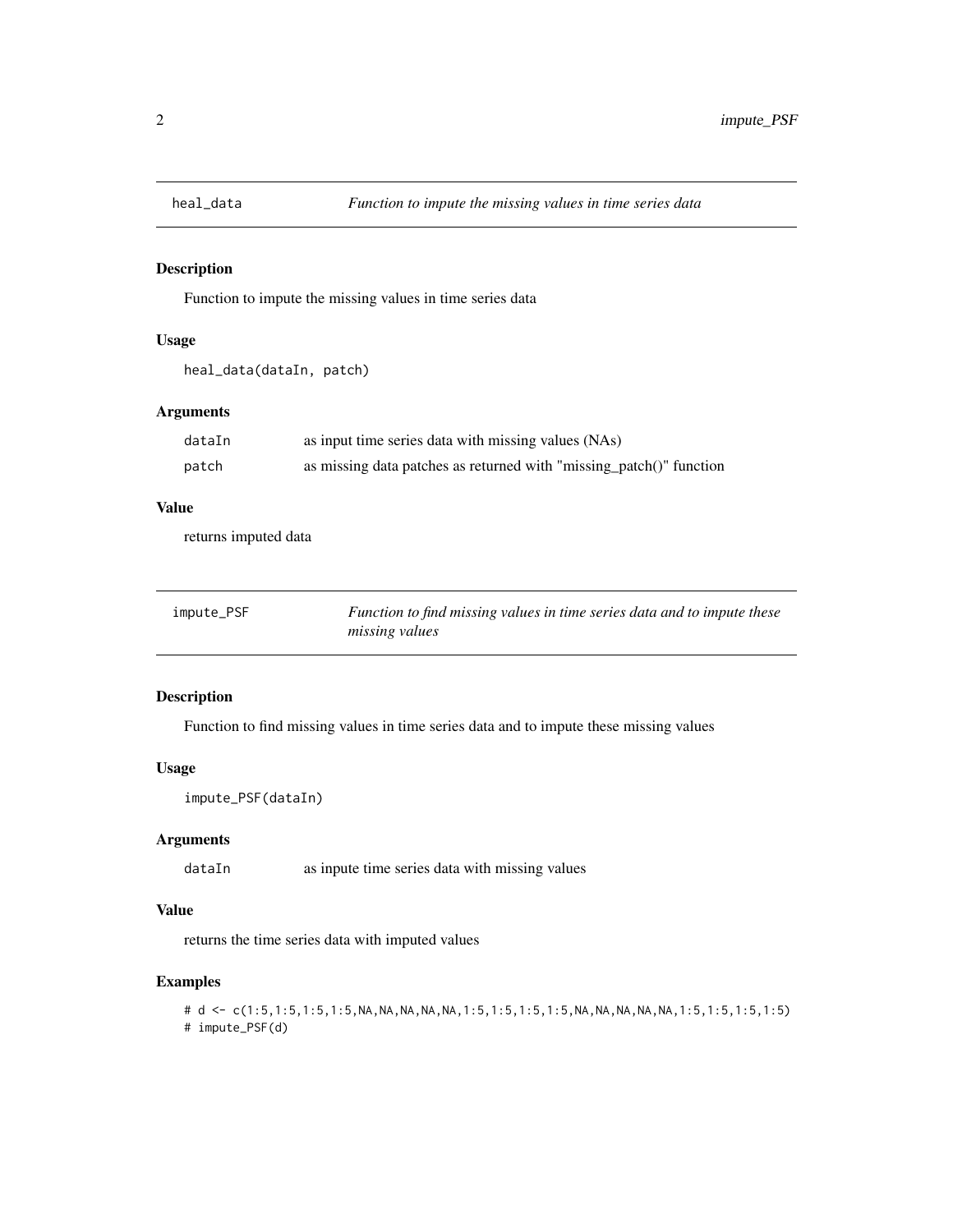<span id="page-2-0"></span>

#### Description

Function to insert data in time series data

#### Usage

```
insert_patch(dataIn, pos, dataInsert)
```
#### Arguments

| dataIn     | as input time series data                              |
|------------|--------------------------------------------------------|
| pos        | as position at with insert new data patch to be insert |
| dataInsert | as data to be inserted in time series data "dataIn"    |

#### Value

returns the time series data with inserted data patch

missing\_patch *To find out the missing data in given dataset*

#### Description

To find out the missing data in given dataset

#### Usage

```
missing_patch(dataIn)
```
#### Arguments

dataIn as input time series data with missing values (NAs)

#### Value

patch representing table with missing value patches